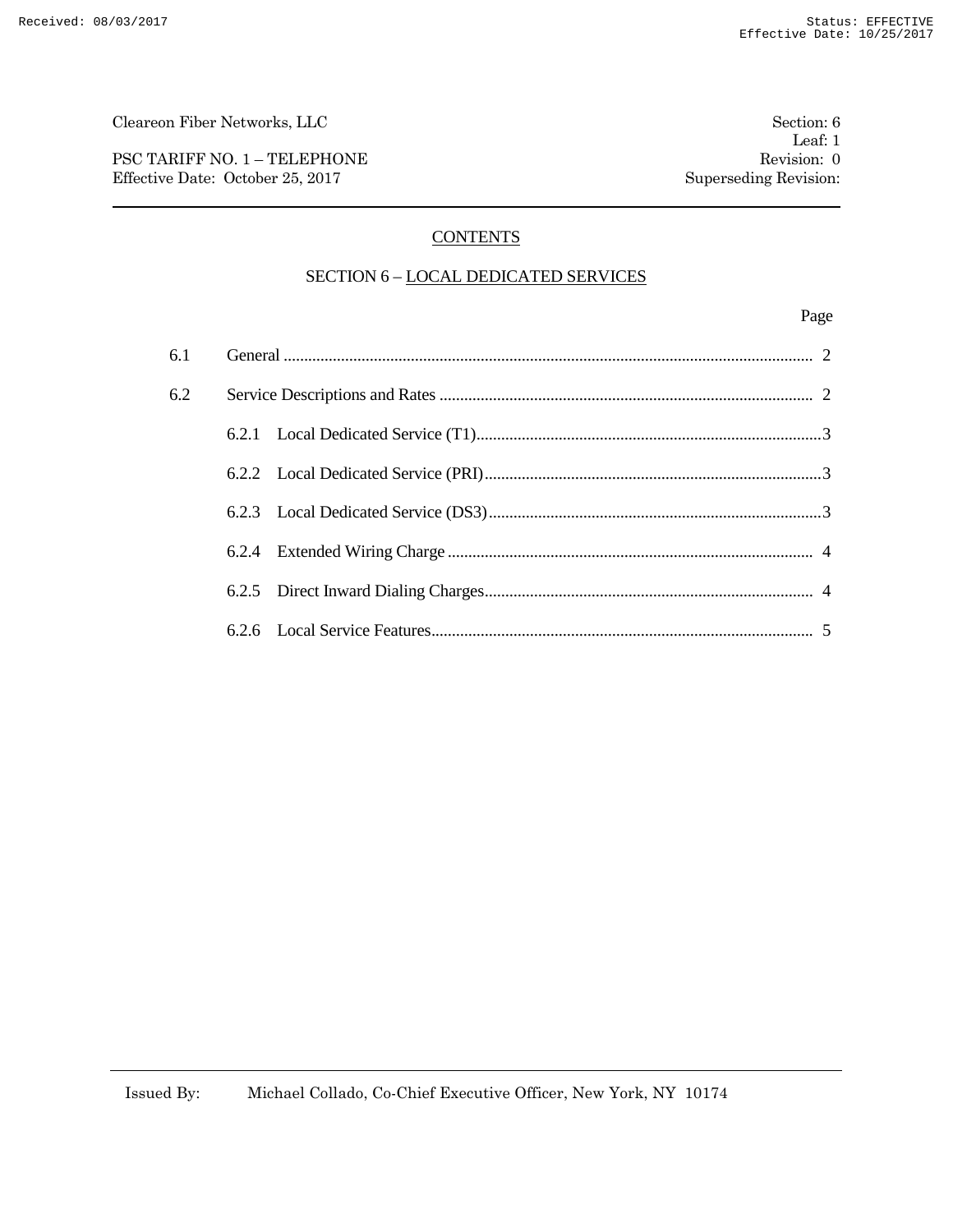PSC TARIFF NO. 1 – TELEPHONE Revision: 0 Effective Date: October 25, 2017 Superseding Revision:

Leaf: 2

## SECTION 6 – LOCAL DEDICATED SERVICE

### 6.1 GENERAL

Local Dedicated Service provides a business customer with a connection to the Company's switching network which enables the customer to:

- a) receive calls from other stations on the public switched telephone network;
- b) access the Company's local calling service;
- c) access the Company's operators and business office for service related assistance; access toll-free telecommunications service such as 800/888/877/866 NPA; and access 911 service for emergency calling; and
- d) access the service of providers of interexchange service. A customer may presubscribe to such provider's service to originate calls on a direct dialed basis or to receive toll-free number service from such provider, or may access a provider on an ad hoc basis by dialing the provider's Carrier Identification Code (1010xxx).

Local Dedicated Service is provided via digital circuits terminated at the customer's premises. Each Local Dedicated Service circuit corresponds to one or more voice-grade telephony communications channels that can be used to place or receive one call at a time.

Connection charges as described in Section 2 apply to all service on a one-time basis unless waived pursuant to this Tariff.

#### 6.2 SERVICE DESCRIPTIONS AND RATES

The following Local Dedicated Services are offered:

Local Dedicated Service (T1) Local Dedicated Service (PRI) Local Dedicated Service (DS3)

In connection with the above listed services, the Company also offers Extended Wiring, Direct Inward Dialing Number Blocks and Local Service Features as set forth in 7.2.4, 7.2.5, and 7.2.6, respectively.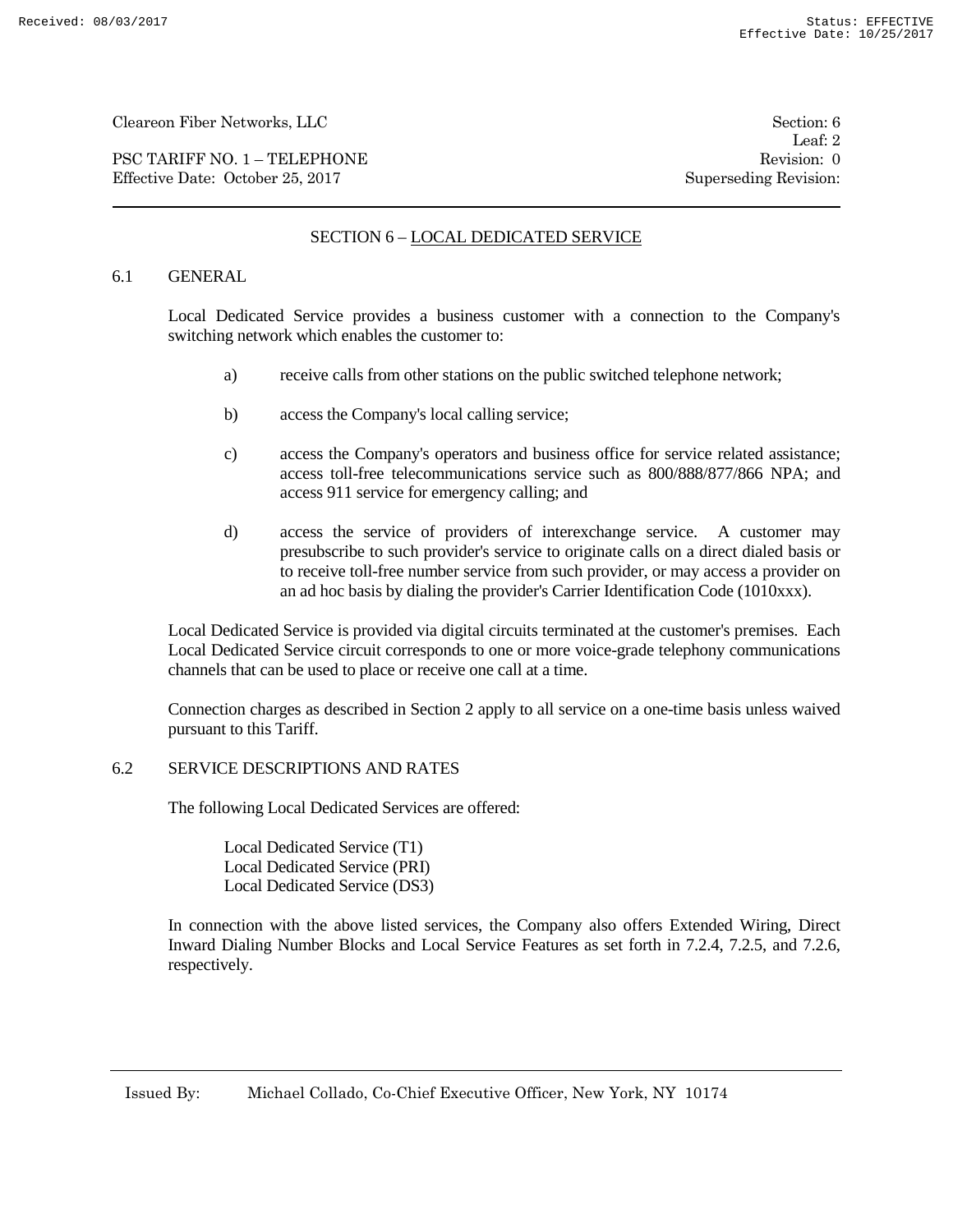PSC TARIFF NO. 1 – TELEPHONE Revision: 0 Effective Date: October 25, 2017 Superseding Revision:

Leaf: 3

## SECTION 6 – LOCAL DEDICATED SERVICE (cont.)

All Local Dedicated Service may be connected to customer-provided terminal equipment such as PBX systems. Service may be arranged for two-way calling, inward calling only or outward calling only.

| 6.2.1 | Local Dedicated Service (T-1)                                           |            |            |
|-------|-------------------------------------------------------------------------|------------|------------|
|       |                                                                         | Min.       | <b>Max</b> |
|       | 6.2.1.1 Nonrecurring Connection Charge                                  | \$200      | \$500      |
|       | 6.2.1.2 Monthly Recurring Port Charges                                  |            |            |
|       | Port only                                                               | \$150      | \$600      |
|       | Port Plus Loop                                                          | <b>ICB</b> | <b>ICB</b> |
|       | 6.2.1.3 Per minute charge for calls within<br><b>Local Calling Area</b> | \$.010     | \$.04      |
| 6.2.2 | Local Dedicated Service (PRI)                                           |            |            |
|       | 6.2.2.1 Nonrecurring charge                                             | \$200      | \$800      |
|       | 6.2.2.2 Monthly recurring charge                                        |            |            |
|       | Port only                                                               | \$200      | \$800      |
|       | Port Plus Loop                                                          | <b>ICB</b> | <b>ICB</b> |
|       | 6.2.2.3 Per minute charge for calls within<br><b>Local Calling Area</b> | \$.010     | \$.04      |
| 6.2.3 | Local Dedicated Service (DS3)                                           |            |            |
|       | 6.2.3.1 Nonrecurring Connection Charge                                  | <b>ICB</b> | <b>ICB</b> |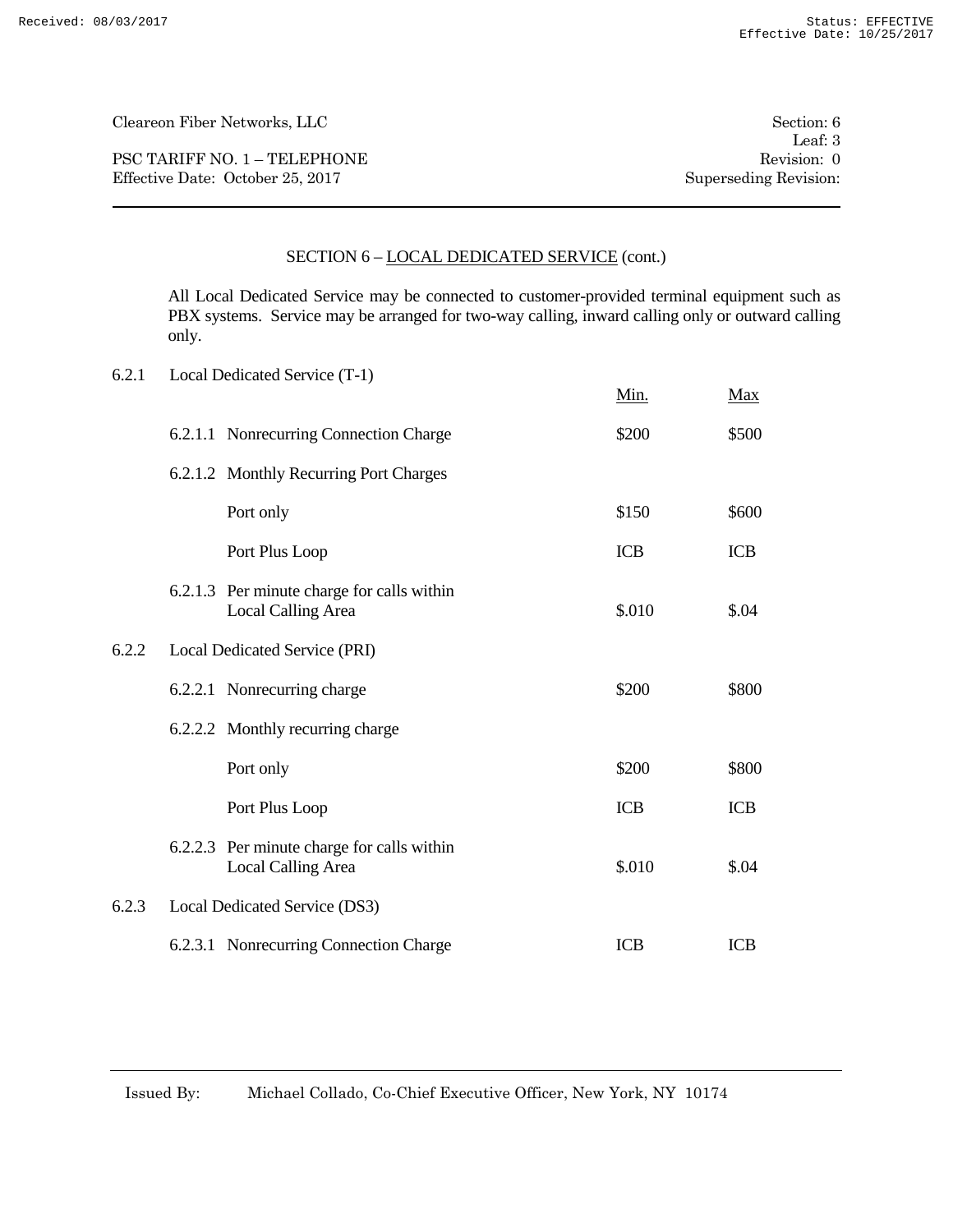PSC TARIFF NO. 1 – TELEPHONE Revision: 0 Effective Date: October 25, 2017 Superseding Revision:

6.2.5.2 Block of 100 DIDs

Leaf: 4

|        |                                                                                                                           | <u>Min.</u> | Max        |
|--------|---------------------------------------------------------------------------------------------------------------------------|-------------|------------|
|        | 6.2.3.2 Monthly Recurring Charge                                                                                          |             |            |
|        | Port only                                                                                                                 | \$3,250     | \$13,000   |
|        | Port Plus Loop                                                                                                            | <b>ICB</b>  | <b>ICB</b> |
|        | 6.2.3.3 Per minute charge for calls within<br>Local Calling Area                                                          | \$.010      | \$04       |
| 6.2.4  | Extended Wiring Charge (per T-1 or PRI)                                                                                   | \$125       | \$600      |
|        | This charge applies when the Customer requires wiring on the Customer's side of the building<br><b>Demarcation Point.</b> |             |            |
| 6.2.5. | Direct Inward Dialing Number Charges                                                                                      |             |            |
|        | 6.2.5.1 Block of 20 DIDs                                                                                                  |             |            |
|        | Nonrecurring charge                                                                                                       | \$10        | \$50       |
|        |                                                                                                                           |             |            |

Monthly recurring charge \$4 \$15

Nonrecurring charge \$7.50 \$30

Monthly recurring charge \$25 \$100

# SECTION 6 – LOCAL DEDICATED SERVICES (cont.)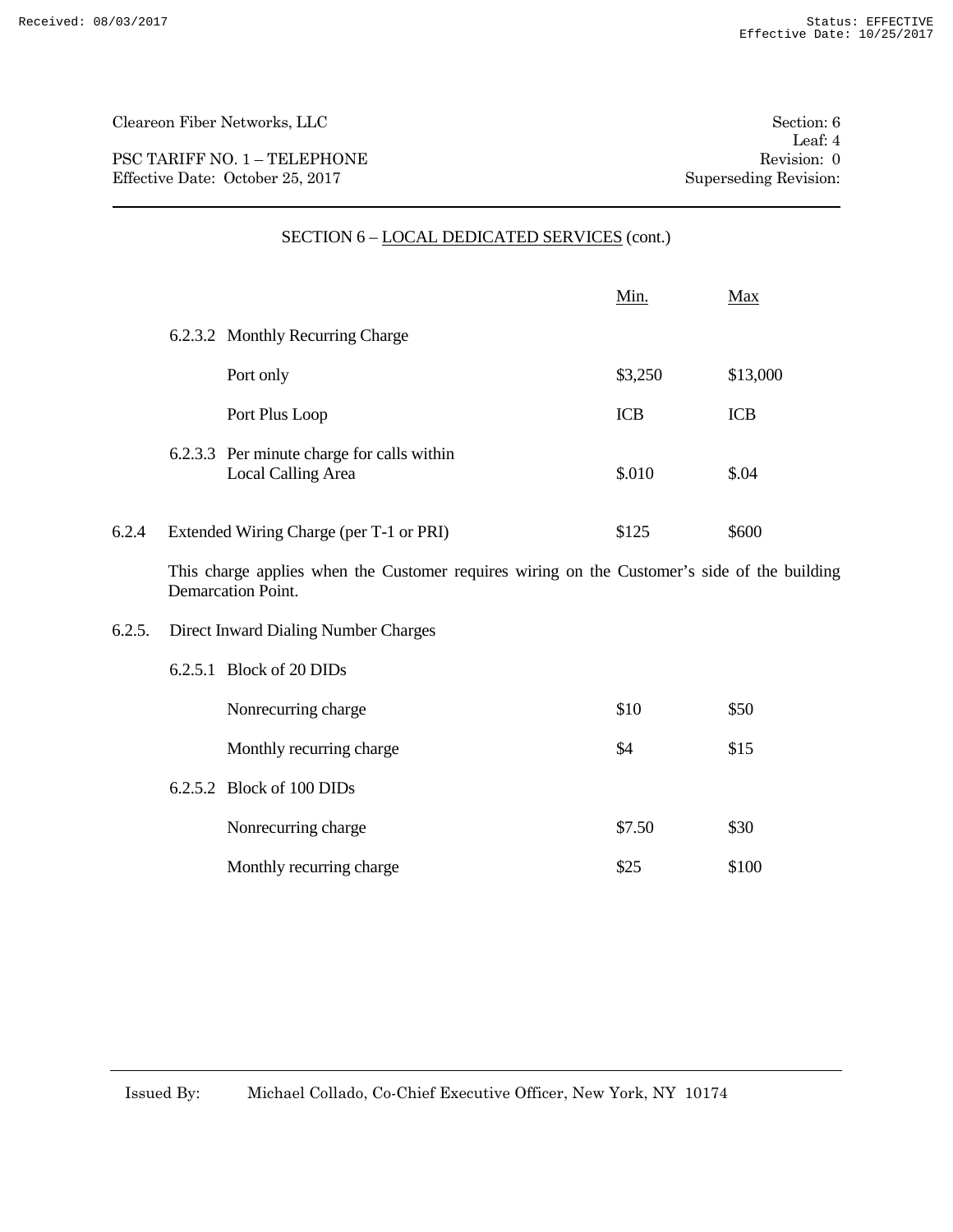×

Cleareon Fiber Networks, LLC Section: 6

PSC TARIFF NO. 1 – TELEPHONE Revision: 0 Effective Date: October 25, 2017 Superseding Revision:

Leaf: 5

# SECTION 6 - LOCAL DEDICATED SERVICES (cont.)

### 6.2.6 Local Service Features

| <b>FEATURE NAME</b>                             | <b>DESCRIPTION</b>                                                                                                                                                                                                                                                                                                                                                                                                                                                                                                                                                                                                                                                                                                                                                                                                              | <b>Non Recurring</b><br><b>Charge</b> | <b>Monthly</b><br><b>Recurring Charge</b> |
|-------------------------------------------------|---------------------------------------------------------------------------------------------------------------------------------------------------------------------------------------------------------------------------------------------------------------------------------------------------------------------------------------------------------------------------------------------------------------------------------------------------------------------------------------------------------------------------------------------------------------------------------------------------------------------------------------------------------------------------------------------------------------------------------------------------------------------------------------------------------------------------------|---------------------------------------|-------------------------------------------|
|                                                 |                                                                                                                                                                                                                                                                                                                                                                                                                                                                                                                                                                                                                                                                                                                                                                                                                                 |                                       |                                           |
| <b>Local Features</b>                           |                                                                                                                                                                                                                                                                                                                                                                                                                                                                                                                                                                                                                                                                                                                                                                                                                                 |                                       |                                           |
| <b>Hunting:</b>                                 |                                                                                                                                                                                                                                                                                                                                                                                                                                                                                                                                                                                                                                                                                                                                                                                                                                 |                                       |                                           |
| <b>Regular Hunt</b>                             | Regular Hunt is an arrangement in which hunting<br>begins with the Start Hunt Terminal Number and<br>continues sequentially through the last terminal<br>number in the Multi-Line Hunt Group.                                                                                                                                                                                                                                                                                                                                                                                                                                                                                                                                                                                                                                   | n/c                                   | n/c                                       |
| <b>Circular Hunt</b>                            | Circle Hunt is an arrangement in which hunting<br>begins with the Terminal Number associated with<br>the called number, and continues sequentially<br>through the last terminal number in the Multi-Line<br>Hunt Group. Hunting resumes starting with<br>Terminal Number 1, and continues through the<br>Terminal Number preceding the Start Hunt<br>Terminal Number.                                                                                                                                                                                                                                                                                                                                                                                                                                                           | n/c                                   | n/c                                       |
| <b>Uniform Call</b><br><b>Distribution Hunt</b> | Uniform Call Distribution is an arrangement in<br>which hunting begins when the main Directory<br>Number of a UCD hunt group is dialed. For<br>example, if a call is directed to the main Directory<br>Number, a hunt for an available member would<br>start at the "start hunt member". This is UCD hunt.<br>However, when a Directory Number of a member<br>of a UCD hunt group is dialed, a Circular Hunt<br>starting at the dialed member is made and the<br>UCD hunt is not used. For example, if a call is<br>directed to a member of the UCD hunt group, the<br>UCD function recognizes that the call is not<br>directed to the main Directory Number of the<br>group, and therefore, it does not start the hunt at<br>the "start hunt number"; instead the hunt starts at<br>the member of the dialed Directory Number. | n/c                                   | n/c                                       |
| <b>Hunting / Non</b><br><b>Hunting Number</b>   | If the lead number in a hunt group is called, the<br>non-hunt number will be part of multi line hunt<br>group. If the non-hunting number is called directly,<br>the call will not hunt to the next terminal if this line<br>is busy.                                                                                                                                                                                                                                                                                                                                                                                                                                                                                                                                                                                            | n/c                                   | n/c                                       |
| 2-Way Forward<br><b>Hunt</b>                    | Two-Way Forward hunt. Trunks will be hunted in<br>numerically ascending order.                                                                                                                                                                                                                                                                                                                                                                                                                                                                                                                                                                                                                                                                                                                                                  | n/c                                   | n/c                                       |

Issued By: Michael Collado, Co-Chief Executive Officer, New York, NY 10174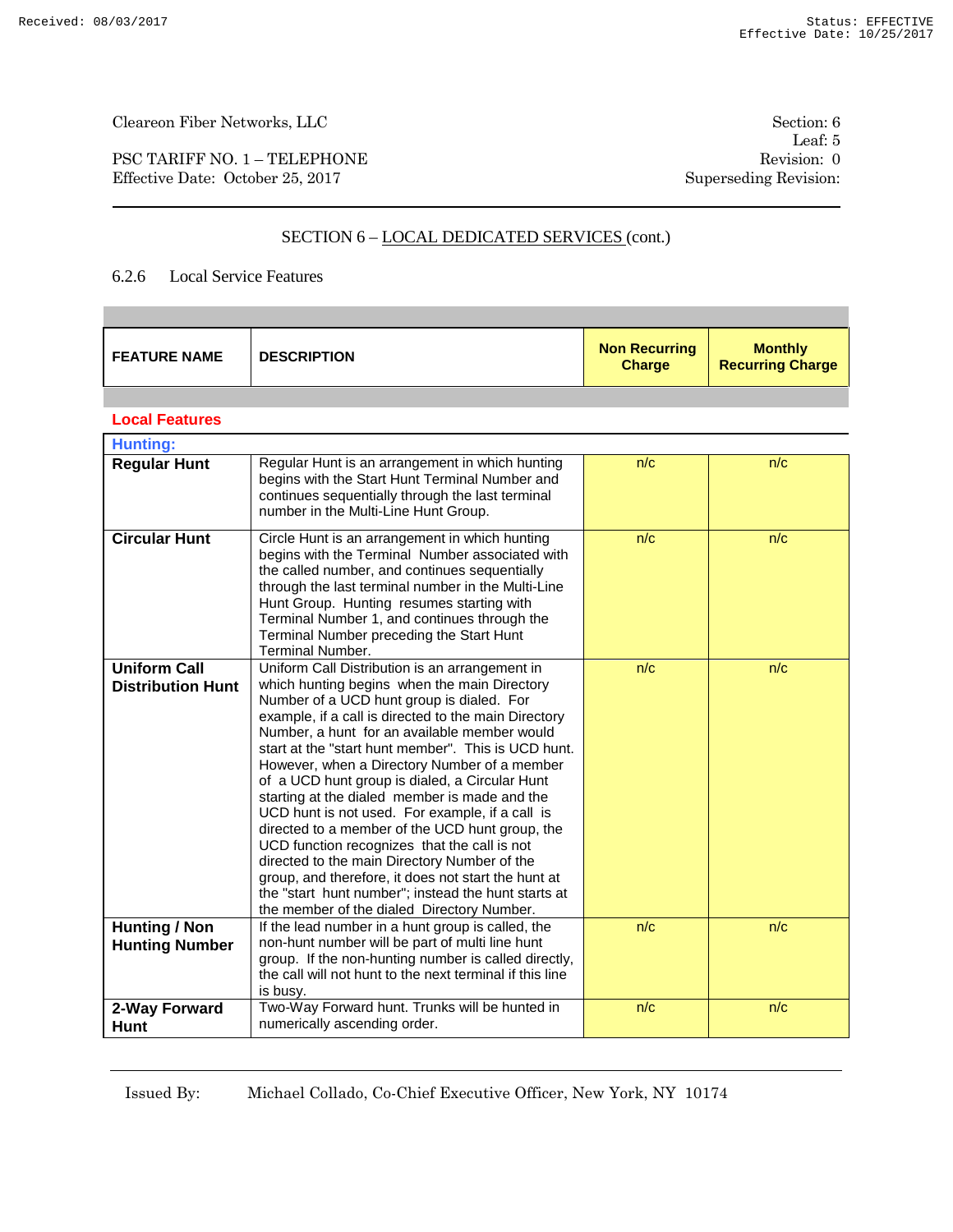PSC TARIFF NO. 1 – TELEPHONE Revision: 0 Effective Date: October 25, 2017 Superseding Revision:

| 2-Way<br><b>Backwards Hunt</b>                               | Two-Way Backward hunt. Trunks will be hunted in<br>numerically descending order.                                                                                                                                                                                                                                                                                              | n/c | n/c           |
|--------------------------------------------------------------|-------------------------------------------------------------------------------------------------------------------------------------------------------------------------------------------------------------------------------------------------------------------------------------------------------------------------------------------------------------------------------|-----|---------------|
| <b>Backward</b><br><b>Circular</b><br><b>Sequential Hunt</b> | Backward Circular Sequential Hunt. The start hunt<br>member is the last selected member - 1. Hunting<br>then continues through the trunk members in a<br>backward direction using circular hunting to the<br>lowest member, then starting over at the highest<br>member. The hunt continues in this manner until<br>an idle member is found or all members are found<br>busy. | n/c | n/c           |
| First In - First<br>Out                                      | First-In, First-Out hunt. Used for DID Trunk<br>Groups.                                                                                                                                                                                                                                                                                                                       | n/c | n/c           |
| <b>Forward Circular</b><br><b>Sequential Hunt</b>            | Forward Circular Sequential hunt. The start hunt<br>member is the last selected member +1. Hunting<br>then continues through the trunk members in a<br>forward direction using circular hunting to the<br>highest member, then starting over at the lowest<br>member. The hunt continues in this manner until<br>an idle member is found or all members are found<br>busy.    | n/c | n/c           |
| <b>Most Idle Hunt</b>                                        | Most Idle - Least Idle trunk hunting. The number of<br>trunks associated to a trunk group, where the<br>HUNT TYPE equals "MLIDL", cannot exceed 192<br>members. This entry supports the Trunk Group<br>Hunt Sequence Enhancements feature.                                                                                                                                    | n/c | n/c           |
| <b>Uniform Call</b><br><b>Distribution Hunt</b>              | Uniform Call Distribution. The start hunt member is<br>randomly selected, then hunting follows Forward<br>Circular Sequential Hunting.                                                                                                                                                                                                                                        | n/c | n/c           |
| <b>Additional Local</b><br><b>Features:</b>                  |                                                                                                                                                                                                                                                                                                                                                                               |     |               |
| <b>Anonymous Call</b><br><b>Rejection</b>                    | Feature prevents callers from getting through who<br>intentionally block their phone numbers. "Block<br>the Blocker".                                                                                                                                                                                                                                                         | n/c | n/c           |
| <b>Automatic Call</b><br>Return                              | This is a continuous redial feature that<br>automatically redials the number of the last<br>incoming call. Only works on customers served<br>out of the same switch.                                                                                                                                                                                                          | n/c | \$5.25 / line |
| <b>Automatic Redial</b>                                      | The automatic redial feature automatically checks<br>a busy line every thirty seconds for thirty minutes.<br>When the line is free a special ring will notify you.<br>If you lift the receiver in response to the ring, the<br>number you were trying to reach will be<br>automatically dialed. Feature only works on<br>customers served out of the same switch.             | n/c | \$5.25 / line |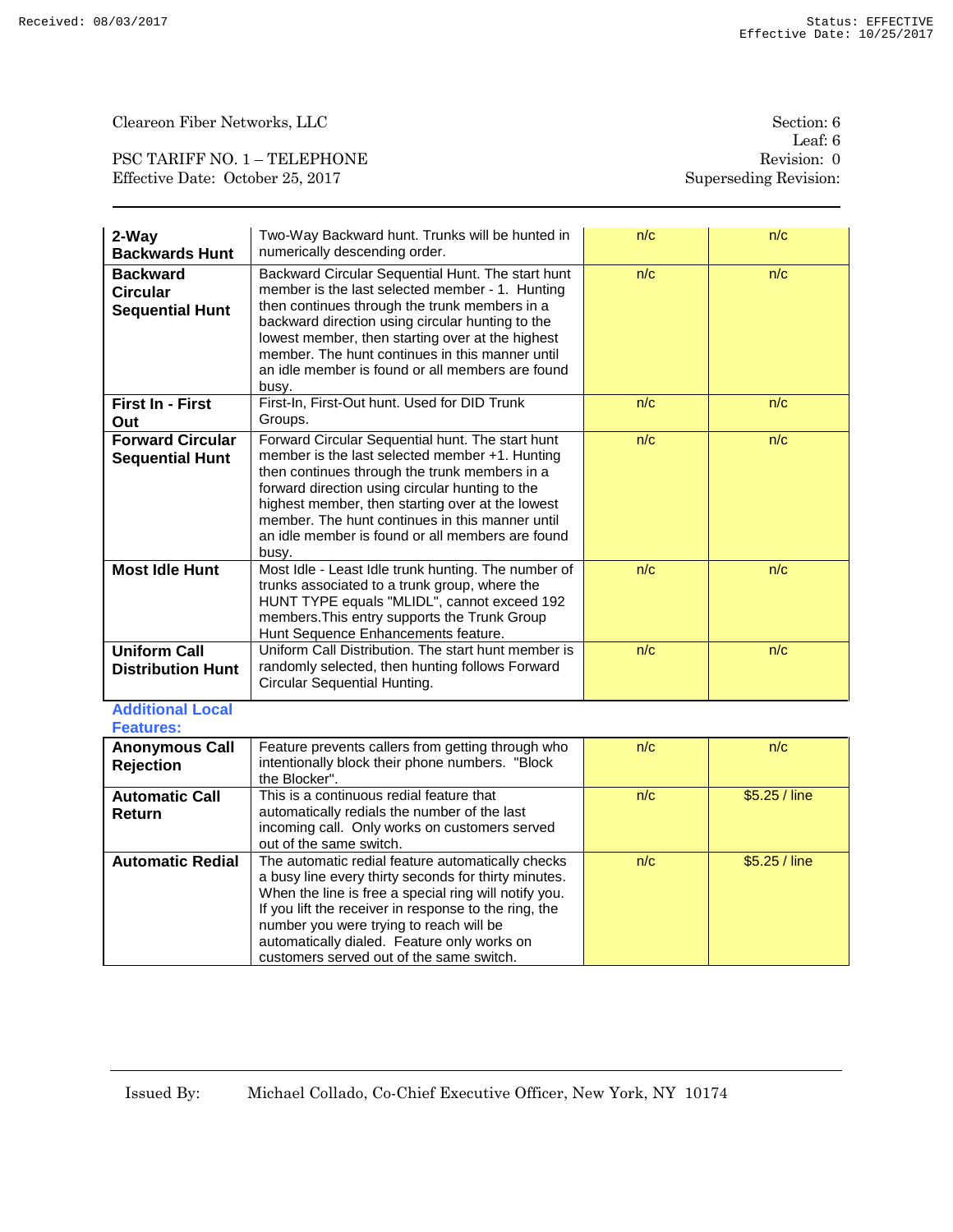PSC TARIFF NO. 1 – TELEPHONE Revision: 0 Effective Date: October 25, 2017 Superseding Revision:

| <b>B Channel Transfer</b><br>Local incoming calls to branch locations are routed<br>to a main location where the call can either be<br>handled or transferred back out to a branch<br>location. |                                                                                                                                                                                                                                                                                                                                                                                                                                     | n/c | \$21.95 / PRI T1<br>per month    |
|-------------------------------------------------------------------------------------------------------------------------------------------------------------------------------------------------|-------------------------------------------------------------------------------------------------------------------------------------------------------------------------------------------------------------------------------------------------------------------------------------------------------------------------------------------------------------------------------------------------------------------------------------|-----|----------------------------------|
| <b>Forwarding</b><br><b>Features:</b>                                                                                                                                                           |                                                                                                                                                                                                                                                                                                                                                                                                                                     |     |                                  |
| <b>Call Forward</b><br>Variable (Customer<br>Programmable-<br>Onsite)                                                                                                                           | This feature allows the subscriber to forward all<br>calls to a new number. This feature must be<br>activated/ deactivated using a dialcode. The call<br>forward number must be programmed each time a<br>new feature is activated.                                                                                                                                                                                                 | n/c | \$5.25 / number<br>\$5.25 / path |
| <b>Call Forward</b><br><b>Variable-Feature</b><br><b>Button (Customer</b><br>Programmable-<br>Onsite)                                                                                           | This feature allows the subscriber to forward all<br>calls to a new number. This feature must be<br>activated/deactivated using a dialcode. The call<br>forward number can be preset or changed using a<br>dialcode.                                                                                                                                                                                                                | n/c | \$5.25 / number<br>\$5.25 / path |
| <b>Call Forward</b><br><b>Variable Remote</b><br><b>Access (Customer</b><br>Programmable-<br>Offsite)                                                                                           | This feature allows the subscriber to call forward<br>all calls to a new number. This feature must be<br>activated/deactivated using a dialcode. The call<br>forward number must be programmed each time<br>the feature is activated. The user is also able to<br>activate/deactivate this feature from a remote<br>location using a touchtone phone using an 800<br>number and a PIN.                                              | n/c | \$5.25 / number<br>\$5.25 / path |
| <b>Call Forward</b><br>Variable -Feature<br><b>Button-Remote</b><br><b>Access (Customer</b><br>Programmable-<br>Offsite)                                                                        | This feature allows the subscriber to call forward<br>all calls to a new number. This feature must be<br>activated/ deactivated using a dialcode. The call<br>forward number must be programmed each time<br>the feature is activated. The user is able to<br>activate/ deactivate this feature from a remote<br>location using a touch tone phone, using an 800<br>number and a PIN. The call forward to number<br>must be preset. | n/c | \$5.25 / number<br>\$5.25 / path |
| <b>Call Forward Don't</b><br><b>Answer All Calls</b>                                                                                                                                            | With this feature, calls to a line that is not<br>answered after a customer specified number of<br>seconds will be forwarded to a pre-selected<br>telephone number. The customer does not<br>program this feature, nor do they activate/<br>deactivate the feature. The feature is always on.                                                                                                                                       | n/c | \$5.25 / number<br>\$5.25 / path |
| <b>Call Forward Don't</b><br><b>Answer-Feature</b><br><b>Button</b>                                                                                                                             | This feature re-directs all calls to a preset number<br>when the called number is not answered after a<br>customer specified number of rings. The<br>subscriber can activate and deactivate the<br>forwarding function, change the preset forward- to<br>DN or change the number of rings (in seconds) via<br>dial codes.                                                                                                           | n/c | \$5.25 / number<br>\$5.25 / path |
| <b>Call Forward Busy</b><br><b>Line All Calls</b>                                                                                                                                               | This feature directs all calls attempting to terminate<br>to a busy line to be forwarded to a telephone<br>number that the customer specifies. Customer<br>does not control the forward number, and the<br>feature is always on.                                                                                                                                                                                                    | n/c | \$5.25 / number<br>\$5.25 / path |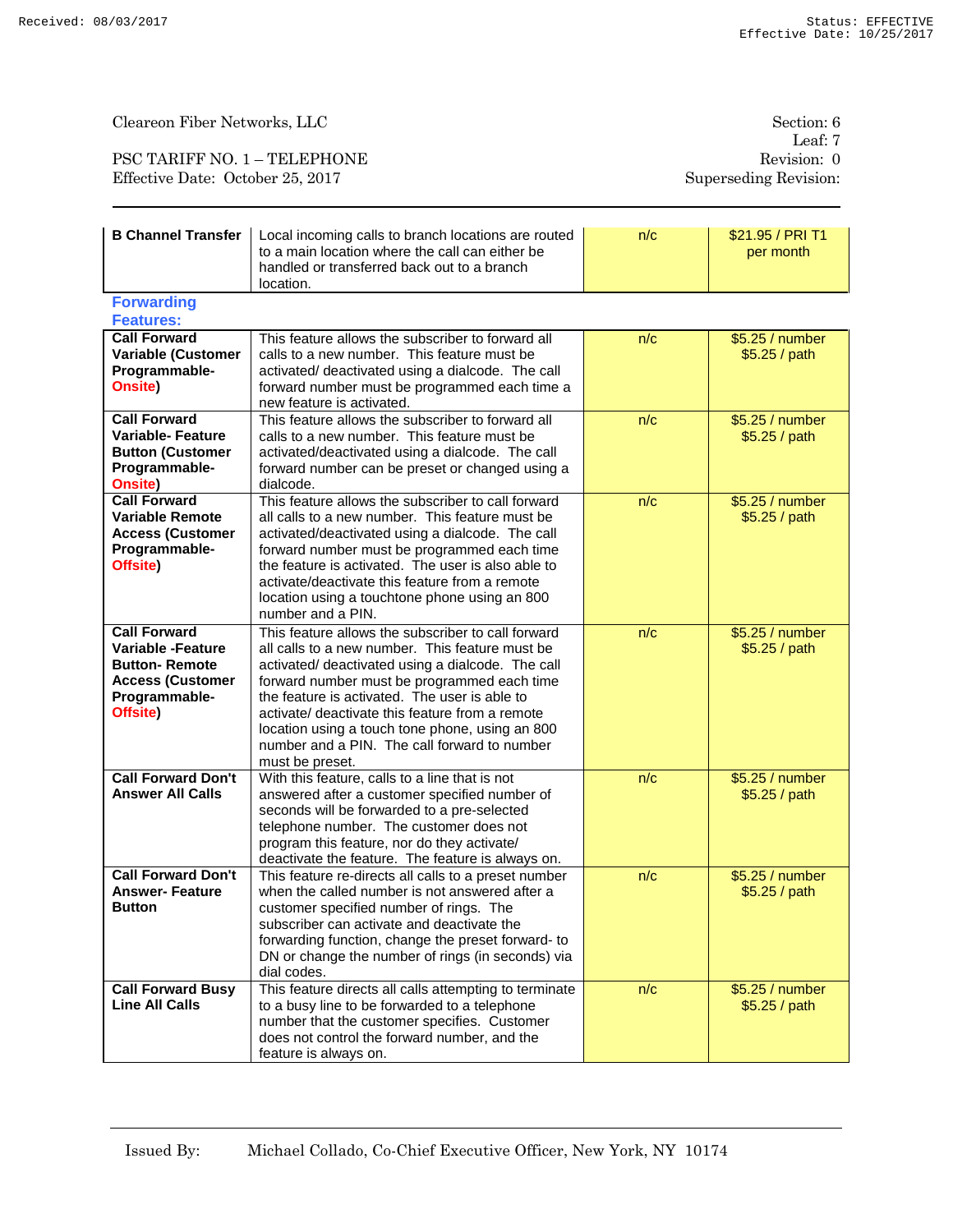PSC TARIFF NO. 1 – TELEPHONE Revision: 0 Effective Date: October 25, 2017 Superseding Revision:

Leaf: 8

| <b>Call Forward Busy</b><br><b>Line-Feature</b><br><b>Button</b> | This feature directs all calls attempting to terminate<br>to a busy line to be forwarded to a telephone<br>number that the customer specifies. The<br>subscriber can activate/ deactivate the forwarding<br>function and change the preset forward to dialed<br>number via dialcodes.                                                                                                                                                                                      | n/c | \$5.25 / number<br>\$5.25/path    |
|------------------------------------------------------------------|----------------------------------------------------------------------------------------------------------------------------------------------------------------------------------------------------------------------------------------------------------------------------------------------------------------------------------------------------------------------------------------------------------------------------------------------------------------------------|-----|-----------------------------------|
| <b>Call Forward</b><br>Remote                                    | All calls are forwarded to a preset number.<br>Customer has no access to make changes. The<br>working telephone number terminates physically in<br>our switch, rather than in the customer location.<br>The feature forwards calls to another<br>preprogrammed phone number. Usage charges<br>also apply on every call that is forwarded.                                                                                                                                  | n/c | \$5.25 / path<br>\$21.95 / number |
| <b>Call Forward Plus</b>                                         | Call Forward Busy Line All Calls, Call Forward<br>Don't Answer All Calls and Call Forward Variable<br>bundled.                                                                                                                                                                                                                                                                                                                                                             | n/c | \$8.50 / number<br>\$8.50 / path  |
| <b>Call Forward Plus</b><br><b>Feature Button</b>                | Call Forward Busy Line All Calls Feature Button,<br>Call Forward Don't Answer Feature Button, and<br>Call Forward Variable Feature Button ALL<br>bundled.                                                                                                                                                                                                                                                                                                                  | n/c | \$8.50 / number<br>\$8.50 / path  |
| <b>Call Hold</b>                                                 | Feature allows a customer to simply put an active<br>call on hold when using a phone without a HOLD<br>button or to put an active call on hold and answer<br>another incoming call. Flash the switchhook to<br>put the first call on hold and place the second call.<br>After the second call has completed, flash the<br>switchhook again to be connected to the first call.                                                                                              | n/c | \$5.25 / line                     |
| <b>Call Hold</b>                                                 | Feature allows a customer to simply put an active<br>call on hold when using a phone without a HOLD<br>button or to put an active call on hold and answer<br>another incoming call. Flash the switch hook and<br>dial the # sign to put the first call on hold and place<br>the second call. After the 2nd call has completed,<br>flash the switch hook and dial the # sign to be<br>connected to the 1st call.                                                            | n/c | \$5.25 / line                     |
| <b>Call Privacy</b>                                              | This feature blocks your number from being<br>displayed on a Caller ID device. Arrangements<br>can be made to have all of your outgoing calls<br>blocked in which case you could have the option of<br>de-activating the service to display your number on<br>a per call basis.                                                                                                                                                                                            | n/c | n/c                               |
| <b>Call Trace</b><br>(Customer<br>Originated)                    | The call trace feature alllows an end user to<br>request an automatic trace of the last incoming<br>call. This feature provides a user a easy way to<br>trace an annoyance, obscene or threatening call<br>that you wish to have investigated. The results of<br>the trace are not provided directly to the end user,<br>but rather to an authorized agency, such as the<br>service provider or a law enforcement agency. A<br>subscriber can then follow up on the trace. | n/c | n/c                               |

Issued By: Michael Collado, Co-Chief Executive Officer, New York, NY 10174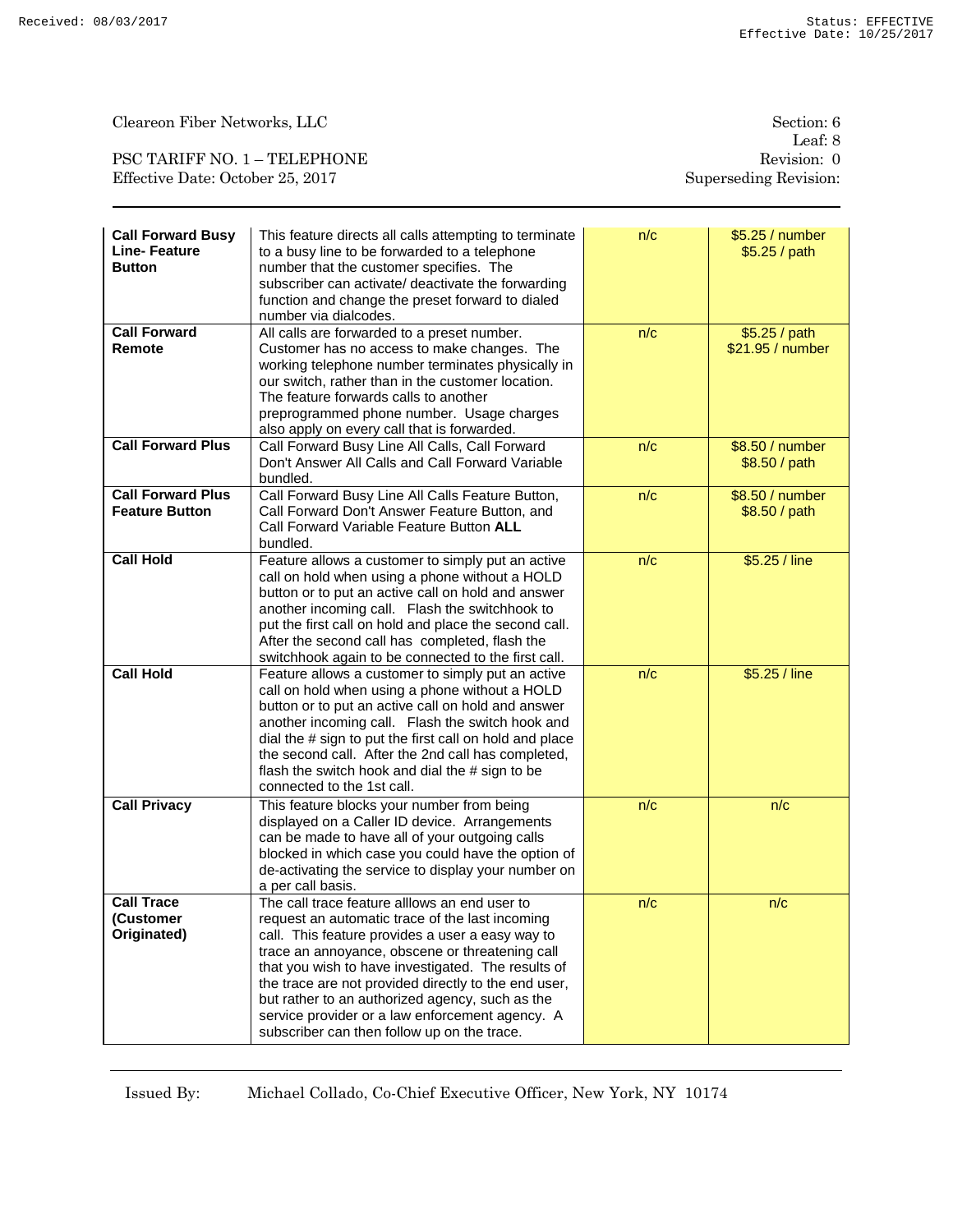$\begin{minipage}{.4\linewidth} \textbf{Cleareon Fiber Networks}, \textbf{LLC} \end{minipage}$ 

| PSC TARIFF NO. 1 - TELEPHONE     |  |
|----------------------------------|--|
| Effective Date: October 25, 2017 |  |

Leaf: 9 Revision: 0 Superseding Revision:

| <b>Call Transfer Plus</b>                          | Allows the end user to receive an incoming call,<br>then transfer the calling party to any other number.<br>Comes with Three Way Calling.                                                                                                                                                                                                                                                                                                                          | n/c              | \$5.25 / line or<br>channel                 |
|----------------------------------------------------|--------------------------------------------------------------------------------------------------------------------------------------------------------------------------------------------------------------------------------------------------------------------------------------------------------------------------------------------------------------------------------------------------------------------------------------------------------------------|------------------|---------------------------------------------|
| <b>Call Waiting Plus</b>                           | The call waiting feature notifies a subscriber that<br>there is a second incoming call. The first call can<br>be put on hold to take the second call. The<br>subscriber can then alternate between the two<br>calls. The call waiting feature can be de-activated<br>if the subscriber doesn't wish to be interrupted<br>during a call, by using a dialcode. Anyone calling<br>the subscriber while call waiting is deactivated<br>receives normal busy treatment. | n/c              | \$5.25 / line                               |
| <b>Caller ID</b><br>(incoming)                     | Caller ID displays the number of an incoming call<br>before you answer the phone, or if you are on a<br>call.                                                                                                                                                                                                                                                                                                                                                      | n/c              | \$5.25 / line or<br>channel                 |
| <b>Caller ID Plus</b><br>Name (incoming)           | Caller ID displays the number and the name of an<br>incoming call before you answer the phone, or if<br>you are on a call.                                                                                                                                                                                                                                                                                                                                         | n/c              | \$5.25 / line                               |
| <b>Caller ID (outgoing)</b>                        | Caller ID displays the number of an outgoing call.                                                                                                                                                                                                                                                                                                                                                                                                                 | n/c              | n/c                                         |
| <b>Caller ID Plus</b><br>Name (outgoing)           | Caller ID displays the number and name of an<br>outgoing call.                                                                                                                                                                                                                                                                                                                                                                                                     | n/c              | n/c                                         |
| <b>DID DNIS</b>                                    | Feature translates DID numbers to a customer<br>specified digit translation                                                                                                                                                                                                                                                                                                                                                                                        | \$105 Setup      | n/c                                         |
| <b>Interoffice Dialing</b><br>(Four Digit Dialing) | Feature allows customers with multiple locations to<br>dial their other IntaLATA locations using only four<br>digits.                                                                                                                                                                                                                                                                                                                                              | <b>ICB</b>       | <b>ICB</b>                                  |
| <b>Foreign Exchange</b><br><b>Service</b>          | Telephone numbers outside their Rate Center<br>directed to their site. DID Only and Lines with<br>Orginating and Terminating capability. A 911<br>Disclaimer document has to be signed by the<br>customer.                                                                                                                                                                                                                                                         | $\overline{ICB}$ | ICB                                         |
| <b>Direct Trunk</b><br>Overflow                    | The working telephone number terminates<br>physically in our switch, rather than in the<br>customer location. The trunk group is call<br>forwarded when all the members are busy or the<br>Trunk Group is out of service. The next route is a<br>telephone number in the same switch that is<br>remote call forwarded to another telephone<br>number.                                                                                                              | n/c              | \$21.95 / number<br>"For up to 24<br>paths" |
| Speed Calling (8 &<br>30)                          | This feature allows customers to store frequently<br>called numbers of up to 32 characters in length<br>and assign a one digit code using 2 through 7 (for<br>Speed Call 8 subscribers), or a two digit code<br>using 20-49 (for Speed Call 30 subscribers), to<br>each number. Once having stored the numbers<br>the customer may then place a call by dialing the<br>assigned code. Dialcodes are used to change<br>your speed call list.                        | n/c              | \$5.25 / line                               |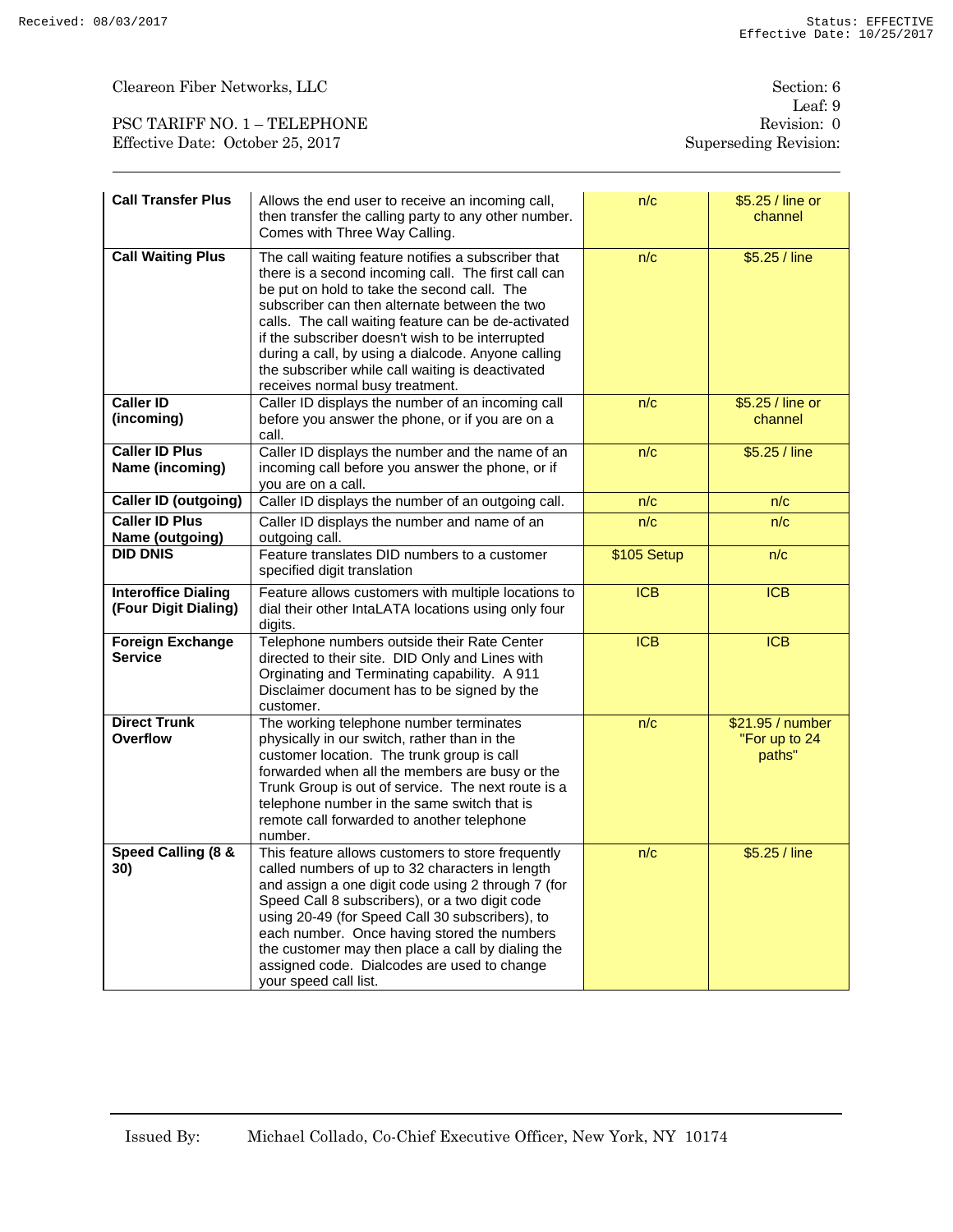$\begin{minipage}{.4\linewidth} \textbf{Cleareon Fiber Networks}, \textbf{LLC} \end{minipage}$ 

PSC TARIFF NO. 1 – TELEPHONE Revision: 0 Effective Date: October 25, 2017 Superseding Revision:

| *ANI*DNIS*                                                                         | Feature allows the end user to identify the calling<br>party (by the 10 digit ANI) or the origination<br>location (by area code and/or exchange) prior to<br>the call answer for special treatment. DNIS is also<br>sent.                                                                                                                                                                         |            | \$50 / Trunk<br>Group |                                                                                             | \$17.00 / trunk<br>group                                                                    |
|------------------------------------------------------------------------------------|---------------------------------------------------------------------------------------------------------------------------------------------------------------------------------------------------------------------------------------------------------------------------------------------------------------------------------------------------------------------------------------------------|------------|-----------------------|---------------------------------------------------------------------------------------------|---------------------------------------------------------------------------------------------|
| <b>Three-Way Calling</b>                                                           | Feature allows an end user to add a third party to<br>an existing call without operator assistance. The<br>switchhook is flashed, 3rd party number is dialed,<br>and switchhook is flashed again, to join the parties.<br>The subscriber may go on-hook after using the<br>Three- Way Calling feature, allowing the remaining<br>two parties to stay connected, thereby transferring<br>the call. |            | n/c                   |                                                                                             | \$5.25 / line or<br>channel                                                                 |
| <b>Queuing (Uniform</b><br><b>Call Distribution w/</b><br>generic<br>Announcement) | A standard announcement is provided to incoming<br>calls while waiting for an available line.                                                                                                                                                                                                                                                                                                     |            | n/c                   |                                                                                             | \$5.25 / line or<br>channel                                                                 |
| <b>Account Codes</b><br>(non verified)                                             | Allows a fixed length (1 to 15 numercs) non<br>verified account codes to be entered after dialing<br>local &/ or non local number.                                                                                                                                                                                                                                                                |            | n/c                   |                                                                                             | n/c                                                                                         |
| <b>Account Codes</b><br>(non verified w/ 1<br>+8xx service)                        | Allows a fixed length (1 to 15 numercs) non<br>verified account codes to be entered after dialing<br>local &/ or non local number plus 1 + 8xx numbers.                                                                                                                                                                                                                                           |            | n/c                   |                                                                                             | n/c                                                                                         |
| <b>Directory Assistance</b>                                                        | \$.85                                                                                                                                                                                                                                                                                                                                                                                             |            |                       |                                                                                             |                                                                                             |
| Toll- Restriction (1+ and<br>0+ Blocking)                                          | Provides the subscriber<br>with local dialing<br>capabilities but blocks any<br>customer- dialed call that<br>has a long distance charge<br>associated with it.                                                                                                                                                                                                                                   | n/c        |                       |                                                                                             | n/c                                                                                         |
| <b>Account Codes/ Verified</b>                                                     | A specific or valid account<br>code must be entered in<br>order for the call to be<br>processed. Account codes<br>are available from two<br>through fifteen digits in<br>length for both Switched<br>and Dedicated access.                                                                                                                                                                        | \$17 Setup |                       | \$17 / account                                                                              |                                                                                             |
| <b>8XX Blocking</b>                                                                | This feature provides the<br>ability to allow or disallow<br>based on info digits (27<br>code from payphones), or<br>add surcharge. This can<br>be done per TFN# or for<br>entire customer profile,                                                                                                                                                                                               | \$100      |                       | \$31.87 per account for<br>any combination of<br>Advanced Routing,<br>Screening or Blocking |                                                                                             |
| <b>Percent Call Allocation</b>                                                     | Provides end users the<br>ability to route calls to<br>multiple call centers based<br>on a predetermined<br>percentage of calls<br>received.                                                                                                                                                                                                                                                      | \$100      |                       |                                                                                             | \$31.87 per account for<br>any combination of<br>Advanced Routing,<br>Screening or Blocking |